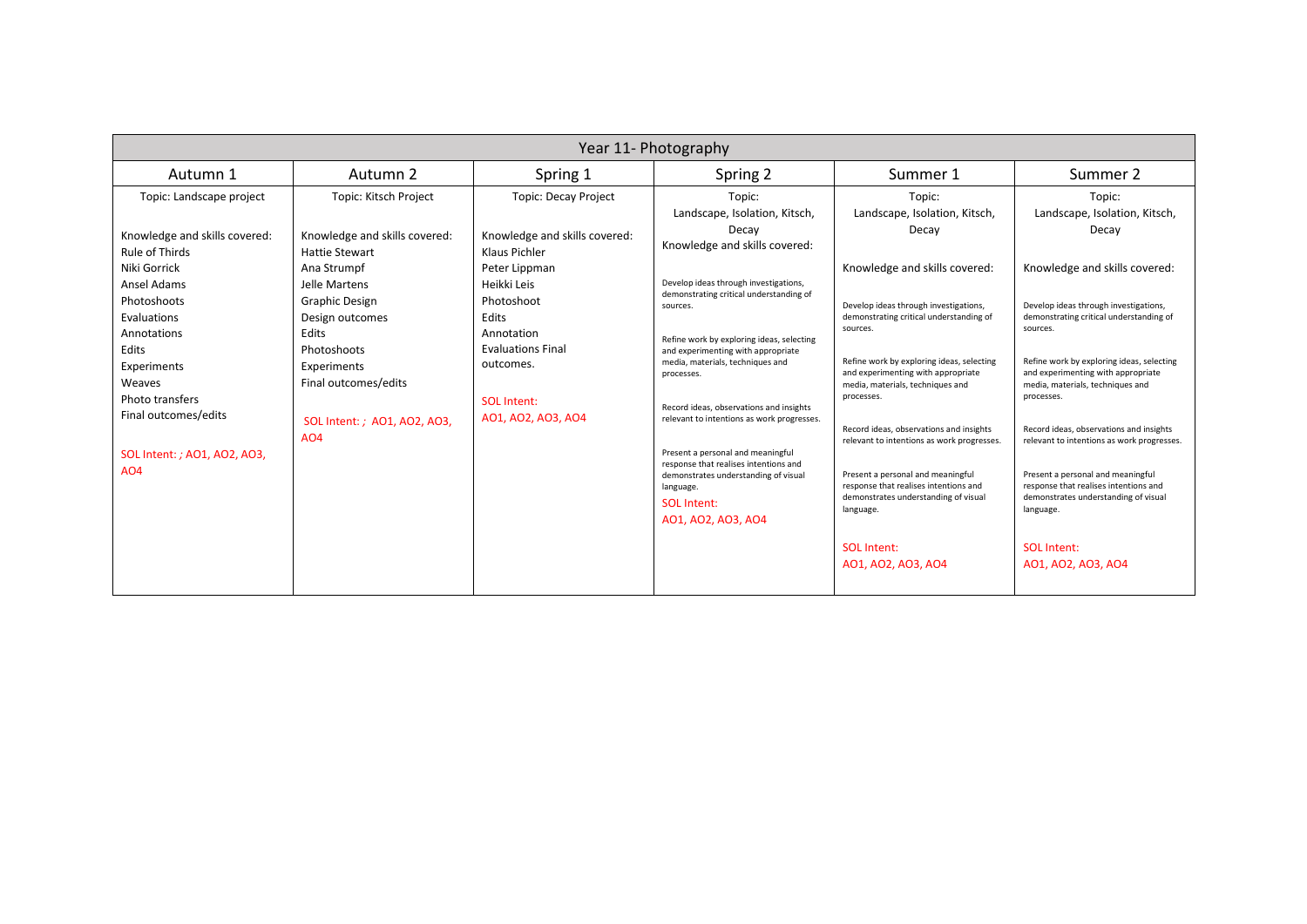| Milestones/outcomes:                   | Milestones/outcomes:                   | Milestones/outcomes:                   | Milestones/outcomes:                   | Milestones/outcomes:                   | Milestones/outcomes:                   |
|----------------------------------------|----------------------------------------|----------------------------------------|----------------------------------------|----------------------------------------|----------------------------------------|
| Milestones/outcomes:                   | Milestones/outcomes:                   | Milestones/outcomes:                   | Milestones/outcomes:                   | Milestones/outcomes:                   | Milestones/outcomes:                   |
| HPA: An exceptional ability to         | HPA: An exceptional ability to         | HPA: An exceptional ability to         | HPA: An exceptional ability to         | HPA: An exceptional ability to         | HPA: An exceptional ability to         |
| effectively develop ideas through      | effectively develop ideas through      | effectively develop ideas through      | effectively develop ideas through      | effectively develop ideas through      | effectively develop ideas through      |
| creative and purposeful                | creative and purposeful                | creative and purposeful                | creative and purposeful                | creative and purposeful                | creative and purposeful                |
| investigations. An exceptional ability | investigations. An exceptional ability | investigations. An exceptional ability | investigations. An exceptional ability | investigations. An exceptional ability | investigations. An exceptional ability |
| to engage with and demonstrate         | to engage with and demonstrate         | to engage with and demonstrate         | to engage with and demonstrate         | to engage with and demonstrate         | to engage with and demonstrate         |
| critical understanding of sources. An  | critical understanding of sources. An  | critical understanding of sources. An  | critical understanding of sources. An  | critical understanding of sources. An  | critical understanding of sources. An  |
| exceptional ability to thoughtfully    | exceptional ability to thoughtfully    | exceptional ability to thoughtfully    | exceptional ability to thoughtfully    | exceptional ability to thoughtfully    | exceptional ability to thoughtfully    |
| refine ideas with discrimination. An   | refine ideas with discrimination. An   | refine ideas with discrimination. An   | refine ideas with discrimination. An   | refine ideas with discrimination. An   | refine ideas with discrimination. An   |
| exceptional ability to effectively     | exceptional ability to effectively     | exceptional ability to effectively     | exceptional ability to effectively     | exceptional ability to effectively     | exceptional ability to effectively     |
| select and purposefully experiment     | select and purposefully experiment     | select and purposefully experiment     | select and purposefully experiment     | select and purposefully experiment     | select and purposefully experiment     |
| with appropriate media, materials,     | with appropriate media, materials,     | with appropriate media, materials,     | with appropriate media, materials,     | with appropriate media, materials,     | with appropriate media, materials,     |
| techniques and processes. An           | techniques and processes. An           | techniques and processes. An           | techniques and processes. An           | techniques and processes. An           | techniques and processes. An           |
| exceptional ability to skillfully and  | exceptional ability to skillfully and  | exceptional ability to skillfully and  | exceptional ability to skillfully and  | exceptional ability to skillfully and  | exceptional ability to skillfully and  |
| rigorously record ideas, observations  | rigorously record ideas, observations  | rigorously record ideas, observations  | rigorously record ideas, observations  | rigorously record ideas, observations  | rigorously record ideas, observations  |
| and insights through drawing and       | and insights through drawing and       | and insights through drawing and       | and insights through drawing and       | and insights through drawing and       | and insights through drawing and       |
| annotation, and any other              | annotation, and any other              | annotation, and any other              | annotation, and any other              | annotation, and any other              | annotation, and any other              |
| appropriate means relevant to          | appropriate means relevant to          | appropriate means relevant to          | appropriate means relevant to          | appropriate means relevant to          | appropriate means relevant to          |
| intentions, as work progresses. An     | intentions, as work progresses. An     | intentions, as work progresses. An     | intentions, as work progresses. An     | intentions, as work progresses. An     | intentions, as work progresses. An     |
| exceptional ability to competently     | exceptional ability to competently     | exceptional ability to competently     | exceptional ability to competently     | exceptional ability to competently     | exceptional ability to competently     |
| present a personal and meaningful      | present a personal and meaningful      | present a personal and meaningful      | present a personal and meaningful      | present a personal and meaningful      | present a personal and meaningful      |
| response and realise intentions with   | response and realise intentions with   | response and realise intentions with   | response and realise intentions with   | response and realise intentions with   | response and realise intentions with   |
| confidence and conviction.An           | confidence and conviction.An           | confidence and conviction.An           | confidence and conviction.An           | confidence and conviction.An           | confidence and conviction.An           |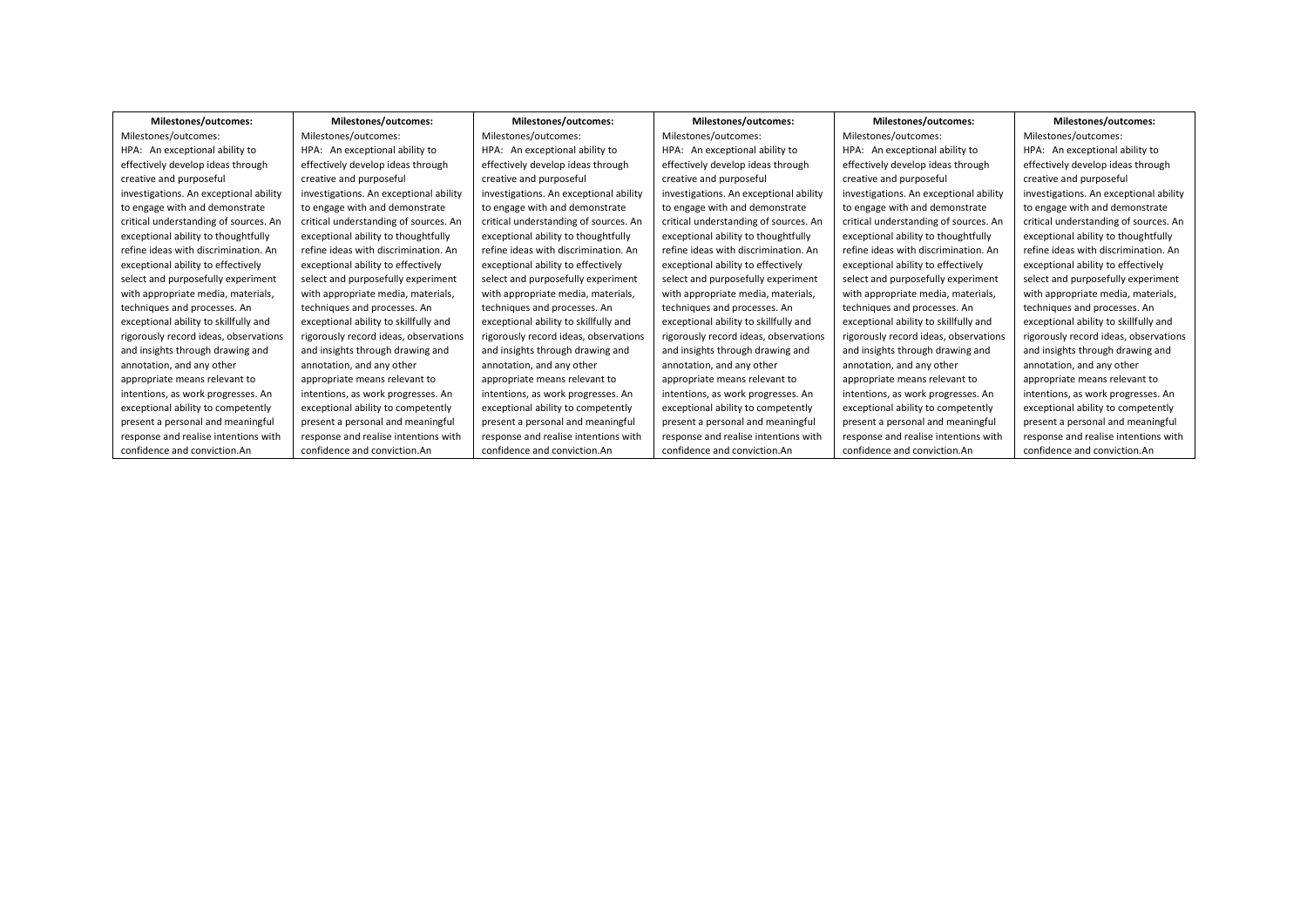| exceptional ability to demonstrate        | exceptional ability to demonstrate        | exceptional ability to demonstrate        | exceptional ability to demonstrate        | exceptional ability to demonstrate        | exceptional ability to demonstrate        |
|-------------------------------------------|-------------------------------------------|-------------------------------------------|-------------------------------------------|-------------------------------------------|-------------------------------------------|
| understanding of visual language.         | understanding of visual language.         | understanding of visual language.         | understanding of visual language.         | understanding of visual language.         | understanding of visual language.         |
|                                           |                                           |                                           |                                           |                                           |                                           |
| MPA: A consistent ability to              | MPA: A consistent ability to              | MPA: A consistent ability to              | MPA: A consistent ability to              | MPA: A consistent ability to              | MPA: A consistent ability to              |
| effectively develop ideas through         | effectively develop ideas through         | effectively develop ideas through         | effectively develop ideas through         | effectively develop ideas through         | effectively develop ideas through         |
| purposeful investigations. A              | purposeful investigations. A              | purposeful investigations. A              | purposeful investigations. A              | purposeful investigations. A              | purposeful investigations. A              |
| consistent ability to demonstrate         | consistent ability to demonstrate         | consistent ability to demonstrate         | consistent ability to demonstrate         | consistent ability to demonstrate         | consistent ability to demonstrate         |
| critical understanding of sources. A      | critical understanding of sources. A      | critical understanding of sources. A      | critical understanding of sources. A      | critical understanding of sources. A      | critical understanding of sources. A      |
| consistent ability to thoughtfully        | consistent ability to thoughtfully        | consistent ability to thoughtfully        | consistent ability to thoughtfully        | consistent ability to thoughtfully        | consistent ability to thoughtfully        |
| refine ideas. A consistent ability to     | refine ideas. A consistent ability to     | refine ideas. A consistent ability to     | refine ideas. A consistent ability to     | refine ideas. A consistent ability to     | refine ideas. A consistent ability to     |
| effectively select and purposefully       | effectively select and purposefully       | effectively select and purposefully       | effectively select and purposefully       | effectively select and purposefully       | effectively select and purposefully       |
| experiment with appropriate media,        | experiment with appropriate media,        | experiment with appropriate media,        | experiment with appropriate media,        | experiment with appropriate media,        | experiment with appropriate media,        |
| materials, techniques and processes.      | materials, techniques and processes.      | materials, techniques and processes.      | materials, techniques and processes.      | materials, techniques and processes.      | materials, techniques and processes.      |
| A consistent ability to skillfully record | A consistent ability to skillfully record | A consistent ability to skillfully record | A consistent ability to skillfully record | A consistent ability to skillfully record | A consistent ability to skillfully record |
| ideas, observations and insights          | ideas, observations and insights          | ideas, observations and insights          | ideas, observations and insights          | ideas, observations and insights          | ideas, observations and insights          |
| through drawing and annotation,           | through drawing and annotation,           | through drawing and annotation, and       | through drawing and annotation,           | through drawing and annotation, and       | through drawing and annotation, and       |
| and any other appropriate means           | and any other appropriate means           | any other appropriate means               | and any other appropriate means           | any other appropriate means               | any other appropriate means               |
| relevant to intentions, as work           | relevant to intentions, as work           | relevant to intentions, as work           | relevant to intentions, as work           | relevant to intentions, as work           | relevant to intentions, as work           |
| progresses. A consistent ability to       | progresses. A consistent ability to       | progresses. A consistent ability to       | progresses. A consistent ability to       | progresses. A consistent ability to       | progresses. A consistent ability to       |
| competently present a personal and        | competently present a personal and        | competently present a personal and        | competently present a personal and        | competently present a personal and        | competently present a personal and        |
| meaningful response and realise           | meaningful response and realise           | meaningful response and realise           | meaningful response and realise           | meaningful response and realise           | meaningful response and realise           |
| intentions. A consistent ability to       | intentions. A consistent ability to       | intentions. A consistent ability to       | intentions. A consistent ability to       | intentions. A consistent ability to       | intentions. A consistent ability to       |
| demonstrate understanding of visual       | demonstrate understanding of visual       | demonstrate understanding of visual       | demonstrate understanding of visual       | demonstrate understanding of visual       | demonstrate understanding of visual       |
| language.                                 | language.                                 | language.                                 | language.                                 | language.                                 | language.                                 |
| Transition:                               | Transition:                               | Transition:                               | Transition:                               | Transition:                               | Transition:                               |
| Minimal ability to develop ideas          | Minimal ability to develop ideas          | Minimal ability to develop ideas          | Minimal ability to develop ideas          | Minimal ability to develop ideas          | Minimal ability to develop ideas          |
| through investigations. Minimal           | through investigations. Minimal           | through investigations. Minimal           | through investigations. Minimal           | through investigations. Minimal           | through investigations. Minimal           |
| ability to demonstrate critical           | ability to demonstrate critical           | ability to demonstrate critical           | ability to demonstrate critical           | ability to demonstrate critical           | ability to demonstrate critical           |
| understanding of sources. Minimal         | understanding of sources. Minimal         | understanding of sources. Minimal         | understanding of sources. Minimal         | understanding of sources. Minimal         | understanding of sources. Minimal         |
| ability to refine ideas.                  | ability to refine ideas.                  | ability to refine ideas.                  | ability to refine ideas.                  | ability to refine ideas.                  | ability to refine ideas.                  |
| Minimal ability to select and             | Minimal ability to select and             | Minimal ability to select and             | Minimal ability to select and             | Minimal ability to select and             | Minimal ability to select and             |
| experiment with appropriate media,        | experiment with appropriate media,        | experiment with appropriate media,        | experiment with appropriate media,        | experiment with appropriate media,        | experiment with appropriate media,        |
| materials, techniques and processes.      | materials, techniques and processes.      | materials, techniques and processes.      | materials, techniques and processes.      | materials, techniques and processes.      | materials, techniques and processes.      |
| Minimal ability to record ideas,          | Minimal ability to record ideas,          | Minimal ability to record ideas,          | Minimal ability to record ideas,          | Minimal ability to record ideas,          | Minimal ability to record ideas,          |
| observations and insights through         | observations and insights through         | observations and insights through         | observations and insights through         | observations and insights through         | observations and insights through         |
| drawing and annotation, and any           | drawing and annotation, and any           | drawing and annotation, and any           | drawing and annotation, and any           | drawing and annotation, and any           | drawing and annotation, and any           |
| other appropriate means relevant to       | other appropriate means relevant to       | other appropriate means relevant to       | other appropriate means relevant to       | other appropriate means relevant to       | other appropriate means relevant to       |
| intentions, as work progresses.           | intentions, as work progresses.           | intentions, as work progresses.           | intentions, as work progresses.           | intentions, as work progresses.           | intentions, as work progresses.           |
| Minimal ability to present a personal     | Minimal ability to present a personal     | Minimal ability to present a personal     | Minimal ability to present a personal     | Minimal ability to present a personal     | Minimal ability to present a personal     |
| and meaningful response and realise       | and meaningful response and realise       | and meaningful response and realise       | and meaningful response and realise       | and meaningful response and realise       | and meaningful response and realise       |
| intentions. Minimal ability to            | intentions. Minimal ability to            | intentions. Minimal ability to            | intentions. Minimal ability to            | intentions. Minimal ability to            | intentions. Minimal ability to            |
| demonstrate understanding of visual       | demonstrate understanding of visual       | demonstrate understanding of visual       | demonstrate understanding of visual       | demonstrate understanding of visual       | demonstrate understanding of visual       |
| language.                                 | language.                                 | language.                                 | language.                                 | language.                                 | language.                                 |